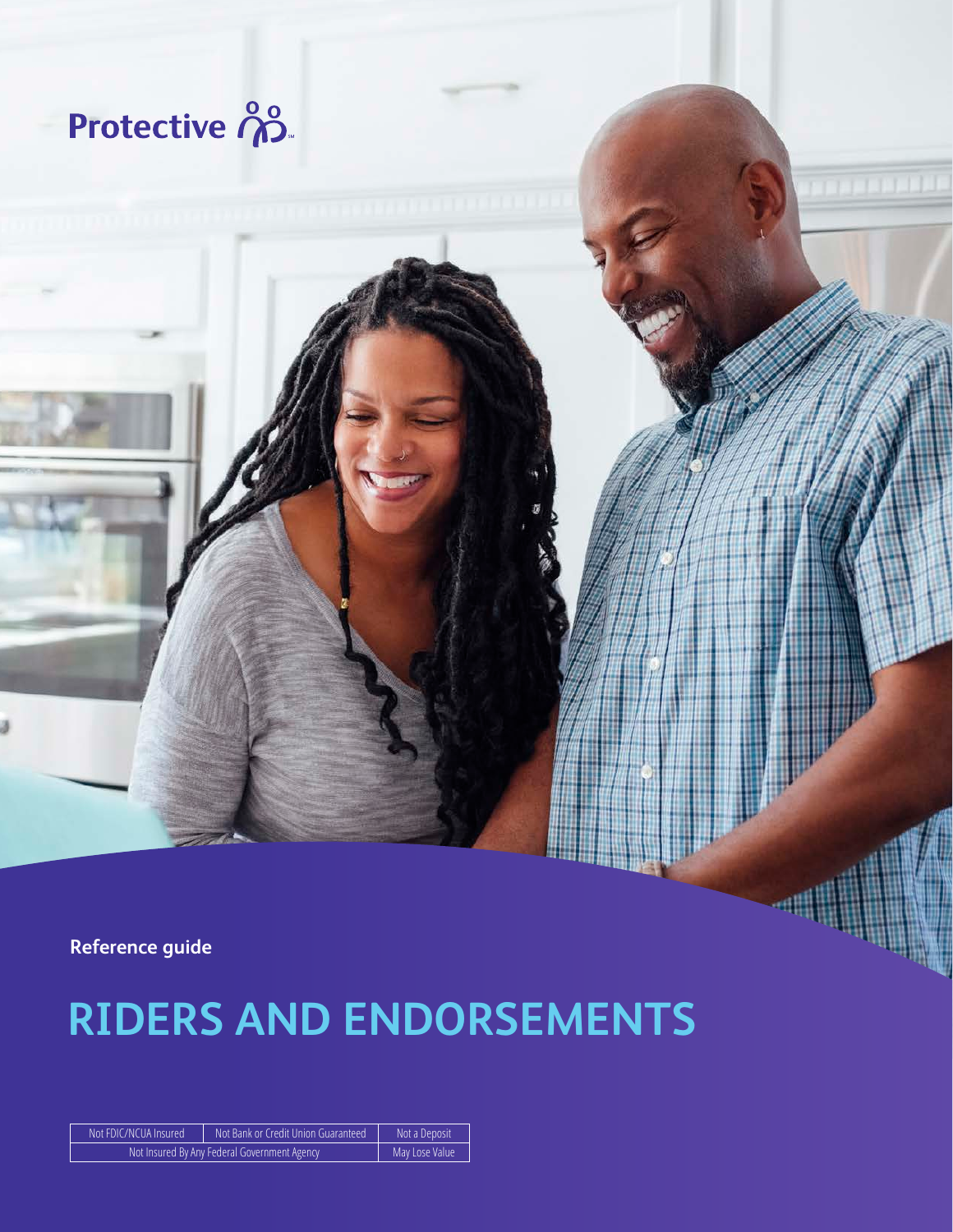

# **Customize your coverage**

Because every family and business situation can be unique, we have designed our policies to provide flexibility to our customers. Policy riders and endorsements allow you to customize your coverage even further to fit your individual needs.

These are intended to supplement your policy for very specific purposes. For example, a rider can provide a death benefit specifically for your children or provide benefits if you become disabled. You choose specific riders or endorsements to create the additional coverage you need and to fill any gaps in your long-term plans.



Please note that riders and endorsements may not be available in all states, and state variations may apply.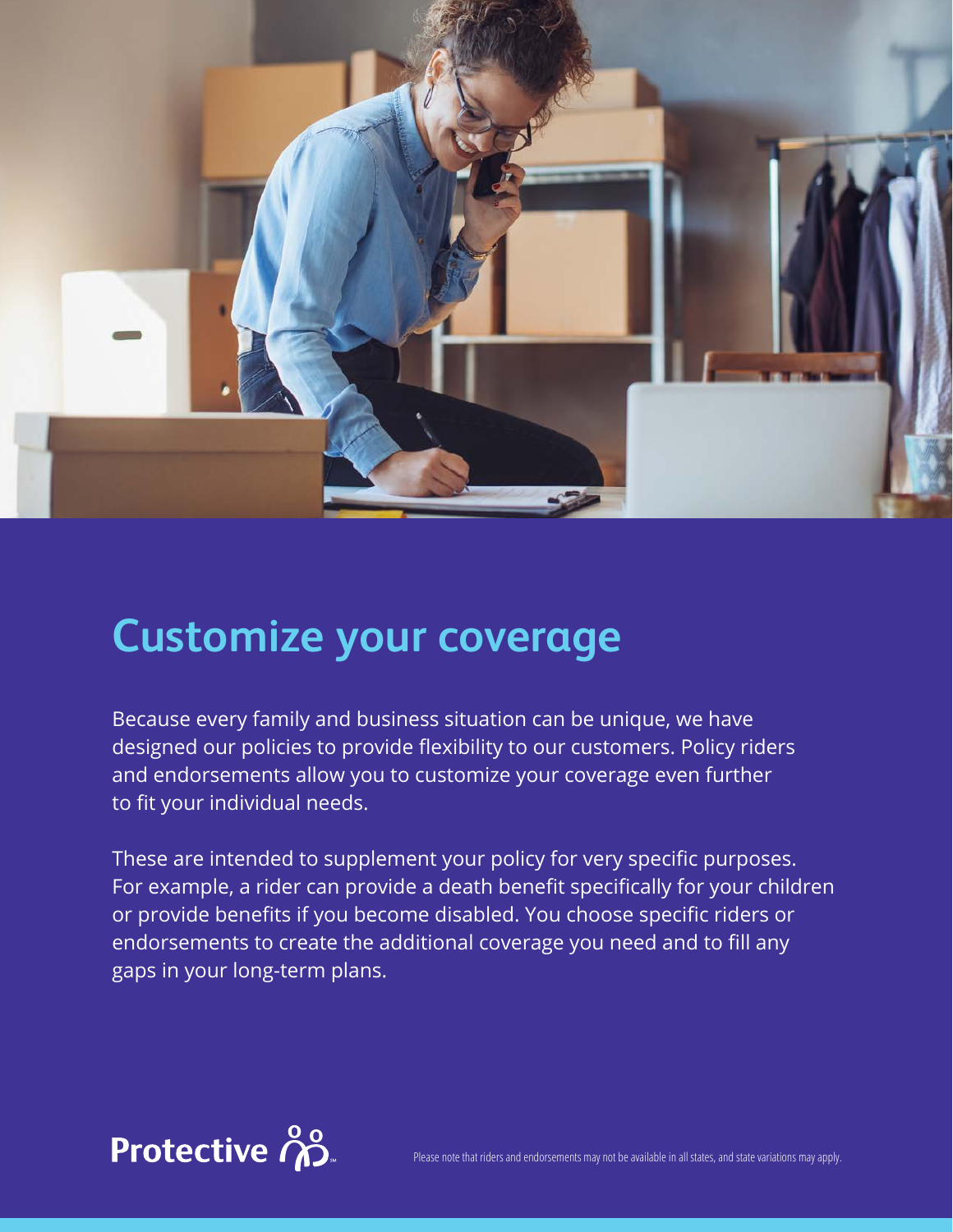# **Accidental Death Benefit Rider (L640)**

This coverage pays an additional death benefit in the event of the insured's accidental death, subject to certain conditions.

- Issue ages: 18–60 for Universal Life
- Issue ages: 15–60 for Variable Universal Life
- Coverage and premiums cease at age 65
- Minimum issue amount: \$1,000
- Maximum issue amount: The lesser of \$250,000 or the base policy face amount (the \$250,000 maximum includes all Accidental Death Benefit Riders issued for an individual with Protective and any of its affiliates)
- Maximum substandard table: Table 4
- Maximum flat extras: \$10/\$1,000
- Availability: At or after original policy issue date

**Available on:**

- Protective Custom Choice<sup>SM</sup> UL
- Protective Advantage Choice<sup>SM</sup> UL
- Protective Indexed Choice<sup>SM</sup> UL
- ProClassic IISM UL
- Protective® Strategic Objectives II VUL
- ProClassic Legacy<sup>SM</sup>
- Protective® Lifetime Assurance UL

### **Accidental Death Benefit Rider (L635)**

This coverage pays an additional death benefit in the event of the insured's accidental death, subject to certain conditions.

- Issue ages: 18–60
- Coverage and premiums cease at age 65
- Minimum issue amount: \$1,000
- Maximum issue amount: The lesser of \$250,000 or the base policy face amount (the \$250,000 maximum includes all Accidental Death Benefit Riders issued for an individual with Protective and any of its affiliates)
- Maximum substandard table: Table 4
- Maximum flat extras: \$10/\$1,000
- Availability: At policy issue date
- This rider is not available in all states, and state variations may apply.

#### **Available on:**

• Protective<sup>®</sup> Classic Choice term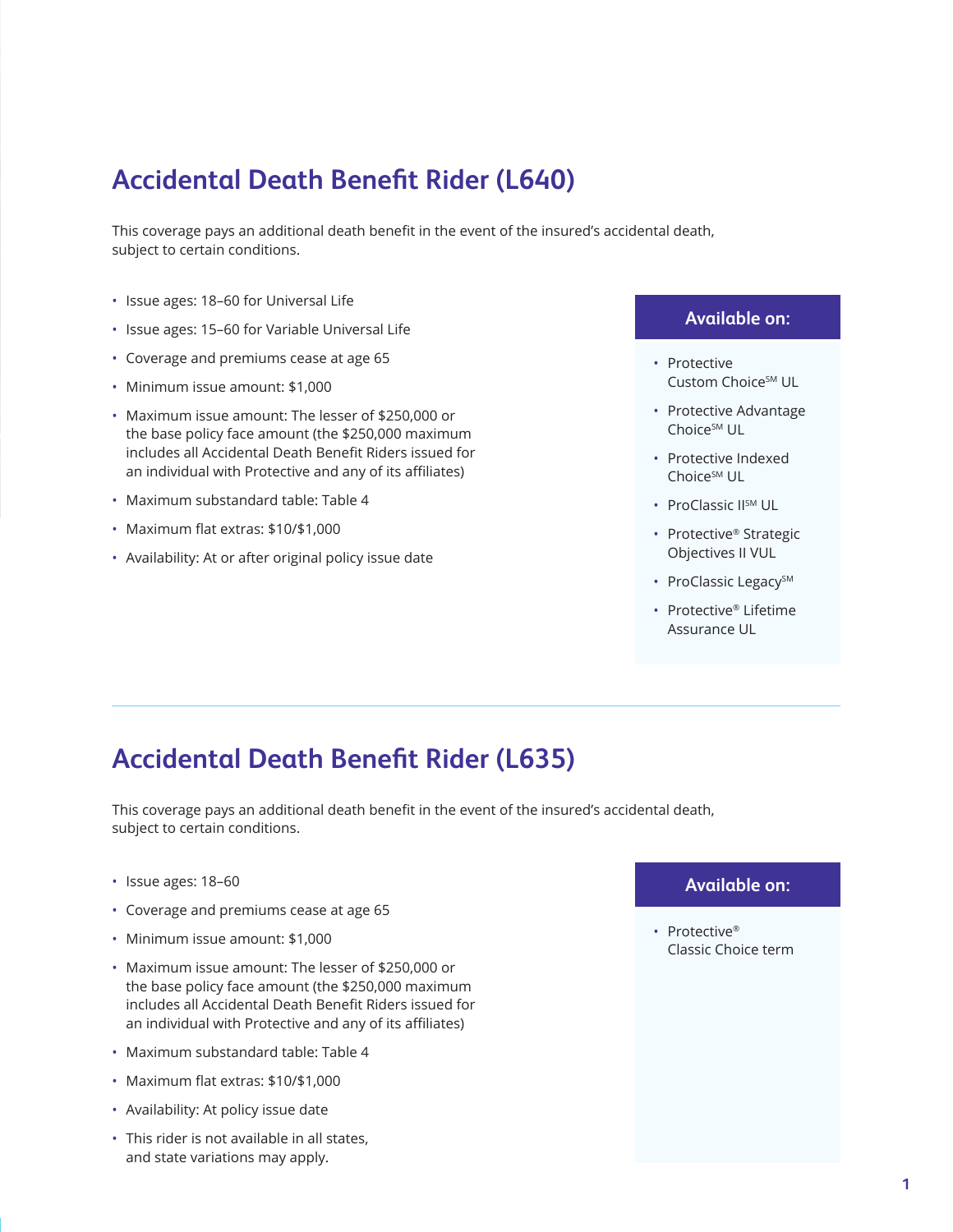

# **Children's Term Rider (L639)**

This provides death benefit protection for all natural or adopted children and stepchildren with ages ranging from as young as 15 days old through 18 years old — rather than purchasing individual policies for each child. The rider also covers future children as young as 15 days old or as of the adoption date through age 18. Underwriting is required for each child at the time the rider is added to the policy. Term insurance is provided to age 25 for each child, subject to rider expiry date or policy termination. After each covered child reaches age 25, they can maintain life insurance coverage with an evidence-free conversion to a permanent life insurance policy from Protective for up to five times the amount of the Children's Term Rider.

- Issue ages: 18–64 (base insured); 15 days–18 years (child) for Universal Life
- Issue ages: 15–64 (base insured); 15 days–18 years (child) for Variable Universal Life
- Maximum substandard rating: Table 4 (base insured), Table 2 (child)
- Maximum flat extras: \$10/\$1,000 (base insured); \$5/\$1,000 (child)
- Minimum issue size: 1 unit (\$1,000 of coverage)
- Maximum issue size: 25 units (\$25,000 of coverage)
- Expires at primary insured's age 75
- Paid-up benefits on children if the primary insured dies before covered children; coverage continues until it would have expired, as provided in this rider, without further required premium payments
- Availability: At or after original policy issue date

#### **Available on:**

- Protective Custom Choice UL
- Protective Advantage Choice UL
- Protective Indexed Choice UL
- ProClassic II UL
- Protective Strategic Objectives II VUL
- ProClassic Legacy UL
- Protective Lifetime Assurance UL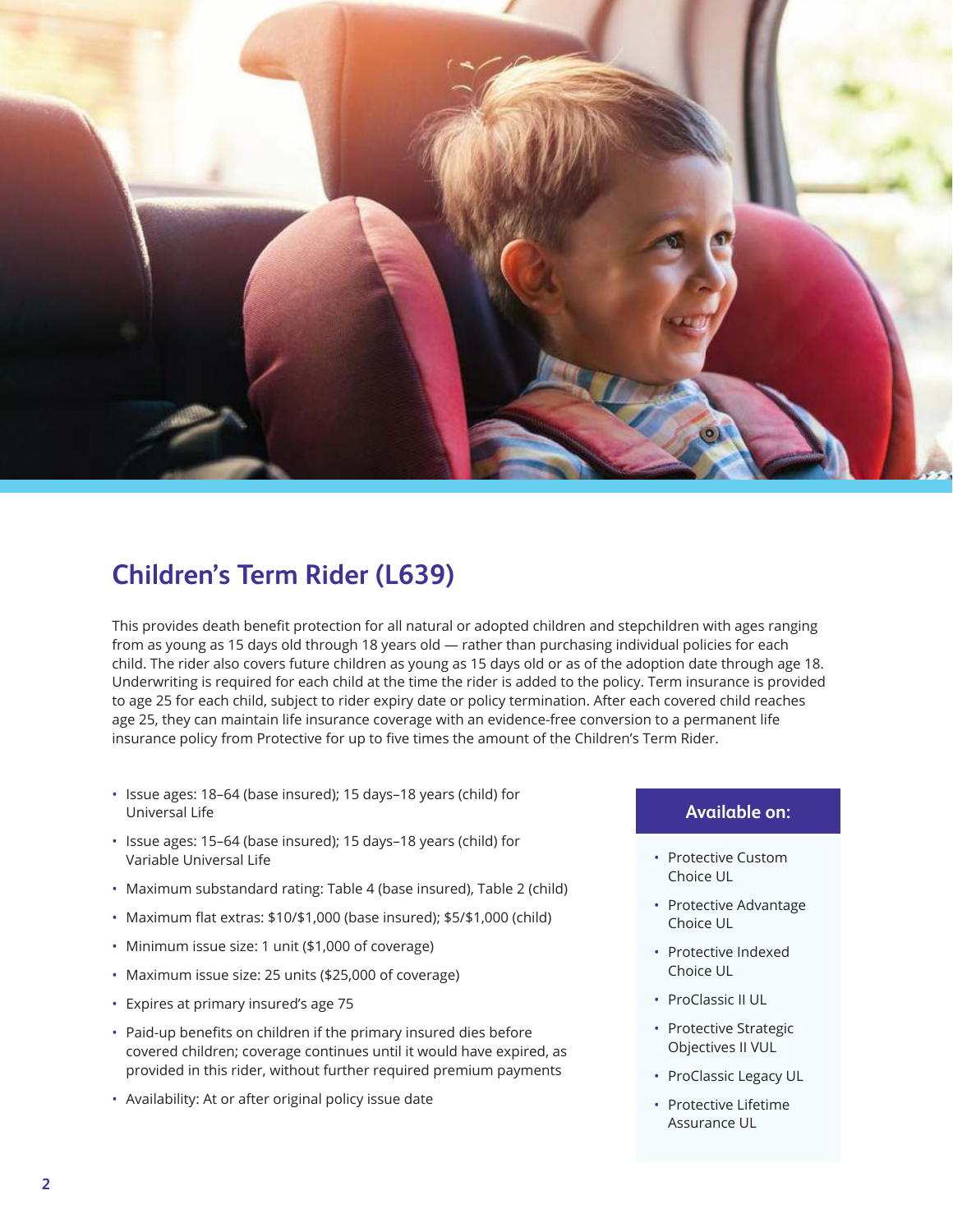

## **Children's Term Rider (L634)**

This provides death benefit protection for all natural or adopted children and stepchildren with ages ranging from as young as 15 days old through 18 years old — rather than purchasing individual policies for each child. The rider also covers future children as young as 15 days old or as of the adoption date through age 18. Underwriting is required for each child at the time the rider is added to the policy. Term insurance is provided to age 25 for each child, subject to rider expiry date or policy termination. After each covered child reaches age 25, they can maintain life insurance coverage with an evidence-free conversion to a permanent life insurance policy from Protective for up to five times the amount of the Children's Term Rider.

- Issue ages: 18–64 (based insured); 15 days–18 years (child)
- Maximum substandard table: Table 4 (base insured); Table 2 (child)
- Maximum flat extras: \$10/\$1,000 (base insured); \$5/\$1,000 (child)
- Minimum issue size: 1 unit (\$1,000 of coverage)
- Maximum issue size: 25 units (\$25,000 of coverage)
- Expires at primary insured's age 75
- Paid-up benefits on children if the primary insured dies before covered children; coverage continues until it would have expired, as provided in this rider, without further required premium payments
- Availability: At or after original policy issue date

#### **Available on:**

• Protective Classic Choice term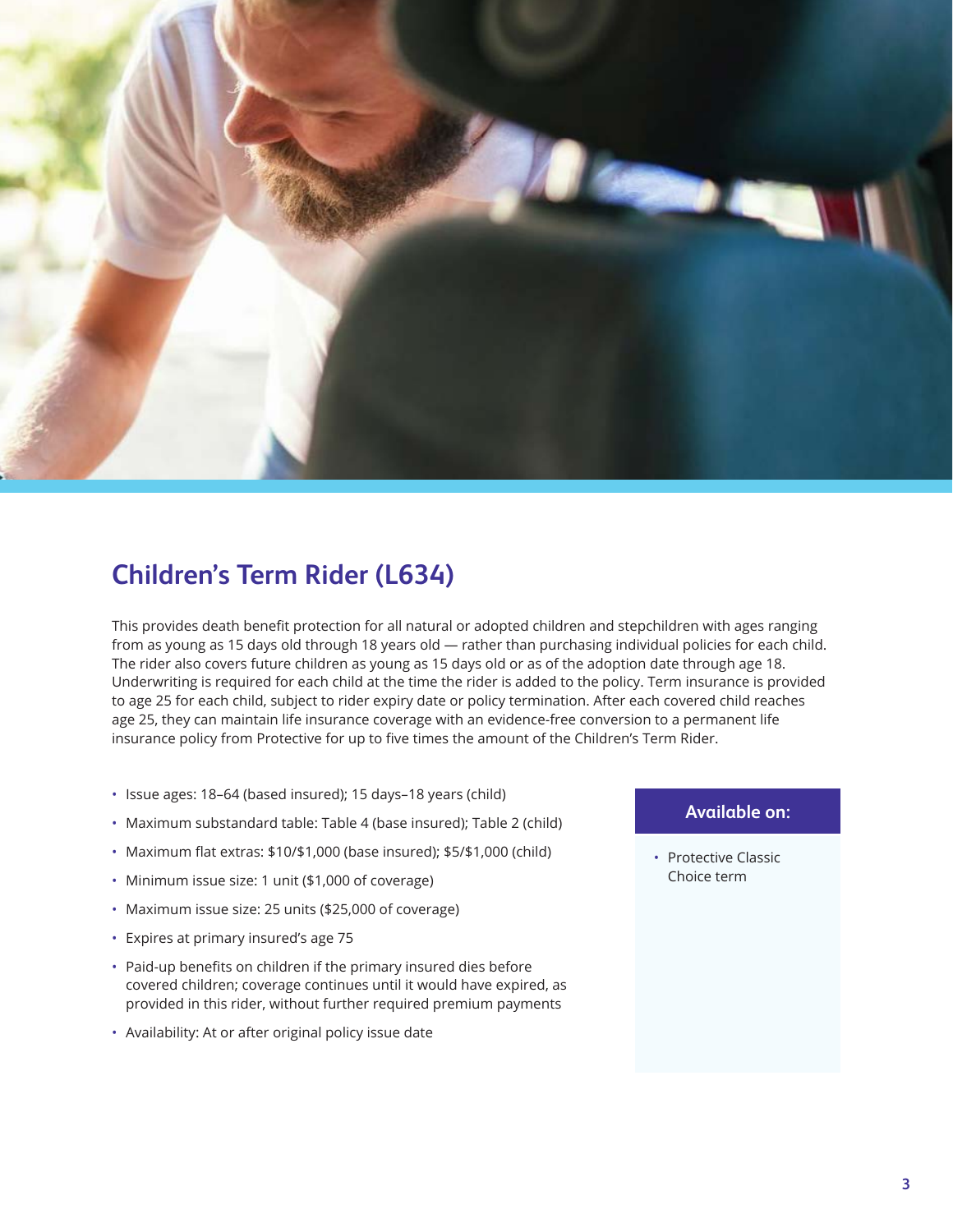### ExtendCare<sup>SM</sup> Rider (L650)

A portion of the base policy's death benefit is advanced if the insured is chronically ill, as certified within the last 12 months by a licensed health care practitioner. Chronic illness is defined as an expectation of being unable to perform at least two activities of daily living without assistance for at least 90 days as certified by a physician.

**Please note:** This rider is intended to be received on a tax-favorable basis. The rider falls under IRC Sec. 101(g) Accelerated Death Benefit guidelines, not under heath care regulations.

- Issue ages: 20–80 (subject to policy issue age limits)
- Maximum substandard rating: Table 4 and must meet all medical underwriting eligibility criteria
- Minimum face amount: \$100,000
- Maximum face amount: \$5 million
- Elimination period: 90 days
- Benefit period: 12 months
- Benefit payment type: Monthly or lump sum
- Lifetime maximum benefit: 100% of the available policy death benefit at time of claim
- Maximum monthly benefit: Any whole dollar amount between \$3,000 and the current per diem equivalent (selected by insured at time of issue and cannot exceed 5% of the base policy face amount).
- At time of claim, a lesser monthly benefit amount of at least \$250 may be requested if you do not require the entire maximum monthly benefit amount. The lifetime maximum benefit is only reduced by the amount of benefit actually taken each month. Monthly benefit options are subject to change.
- Rider charge: Monthly charge varies by sex, issue age, underwriting class, face amount, waiting period length, monthly benefit and policy year.
- Availability: Only at policy issue
- This rider is not available in all states, and state variations may apply.

#### **Available on:**

- Protective Advantage Choice UL
- Protective Indexed Choice UL
- ProClassic II UL
- Protective Strategic Objectives II VUL
- Protective Lifetime Assurance UL

The policy's cost basis is reduced by the month-to-date rider cost deductions of ExtendCare.

ExtendCare benefits are intended to be received on a tax-favored basis. The ExtendCare Rider is intended as a non-medical supplement to traditional long-term care policies and riders. The tax treatment of life insurance is subject to change. Neither Protective Life nor its representatives offer legal or tax advice. Individuals should consult their attorney or tax advisor regarding their individual situation.

The ExtendCare rider falls under IRC Sec.101(g) Accelerated Death Benefit guidelines and does not fall under health regulations. This differentiation could affect eligibility for public assistance programs such as Medicaid, Supplemental Income, or others. Purchasers should consult a qualified advisor along with legal or tax advisor to determine if the rider will affect their initial or continued eligibility for public assistance programs or other tax-related decisions.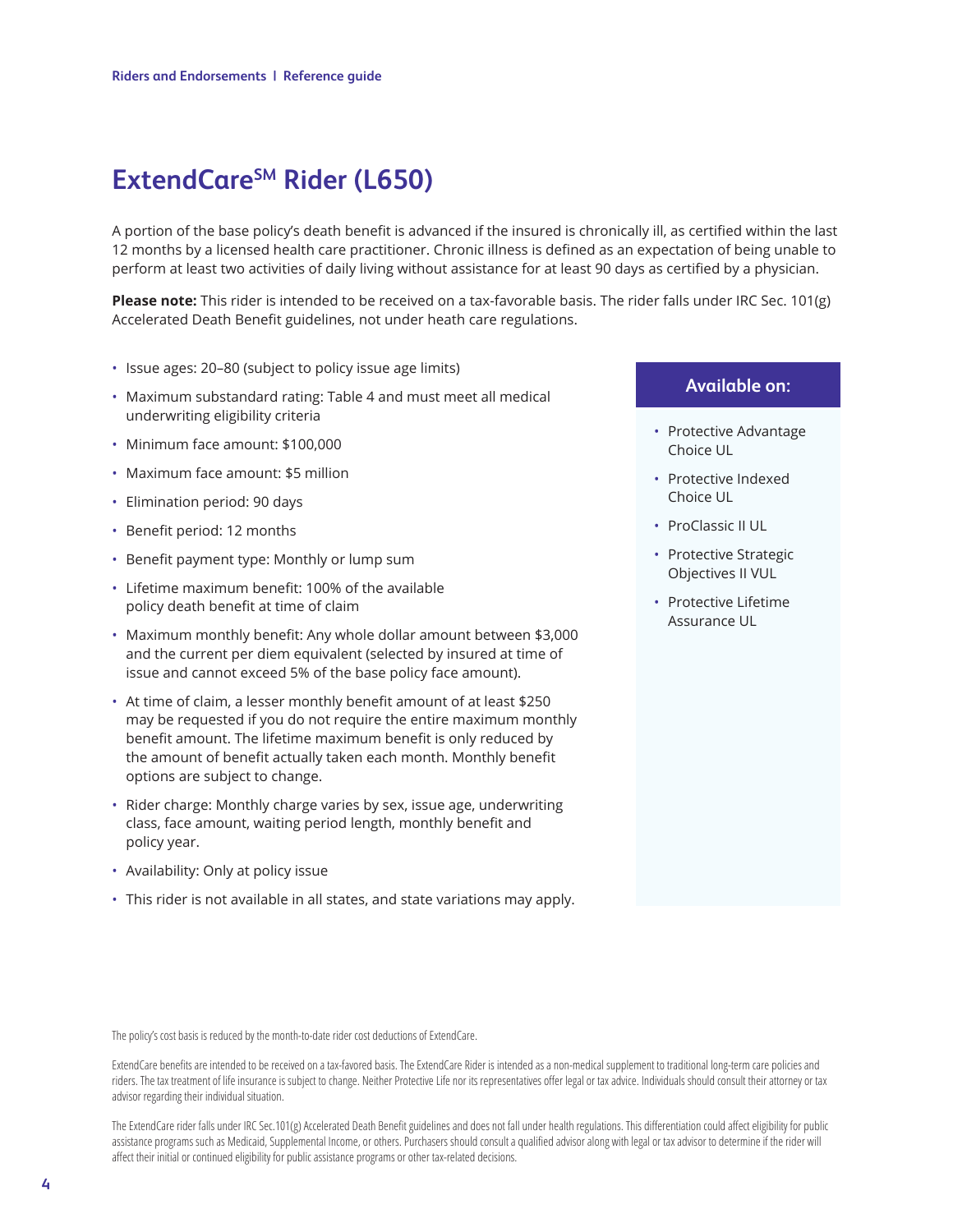# **Income Provider Option Endorsement (L641)**

Policyholders can select a guaranteed monthly or annual income stream for the death benefit payout.

- Installment payments available monthly, annually or annually on a specific day like a birthday or holiday
- Installment period: 1–30 years
- Initial lump-sum payment also available
- Applies to base death benefit only; rider death benefit amounts cannot be paid using this option
- Death benefit schedule may be changed or single lump-sum option selected only while policy is in force; single lump-sum payment will be equal to the policy face amount
- Initial lump-sum and installment amounts will be adjusted when policy changes are made
- A portion of periodic payments may be reported as taxable income to the beneficiary. Consumers should consult their attorney or tax advisor regarding their individual situation
- Availability: Only at policy issue and at no additional cost

#### **Included with:**

- Protective Classic Choice term
- Protective Custom Choice UL
- Protective Advantage Choice UL
- Protective Indexed Choice UL
- ProClassic II UL
- Protective Strategic Objectives II VUL
- ProClassic Legacy UL
- Protective Lifetime Assurance UL

### **Overloan protection benefit endorsement**

This can prevent a lapse in coverage which may result from loans on the policy.

- The policy will not lapse and the death benefit will be at least \$10,000 as long as:
	- The policy has been in force for at least 20 years
	- The insured is at least 65 years old
	- Withdrawals equal the total premiums paid
	- The policy debt is at least 95% of the cash value
	- The policy debt exceeds the policy face amount
- Other conditions must be met before invoking this benefit, and restrictions apply once it's invoked.

#### **Available on:**

- Protective Strategic Objectives ll VUL
- Protective Indexed Choice UL
- ProClassic ll UL
- ProClassic Legacy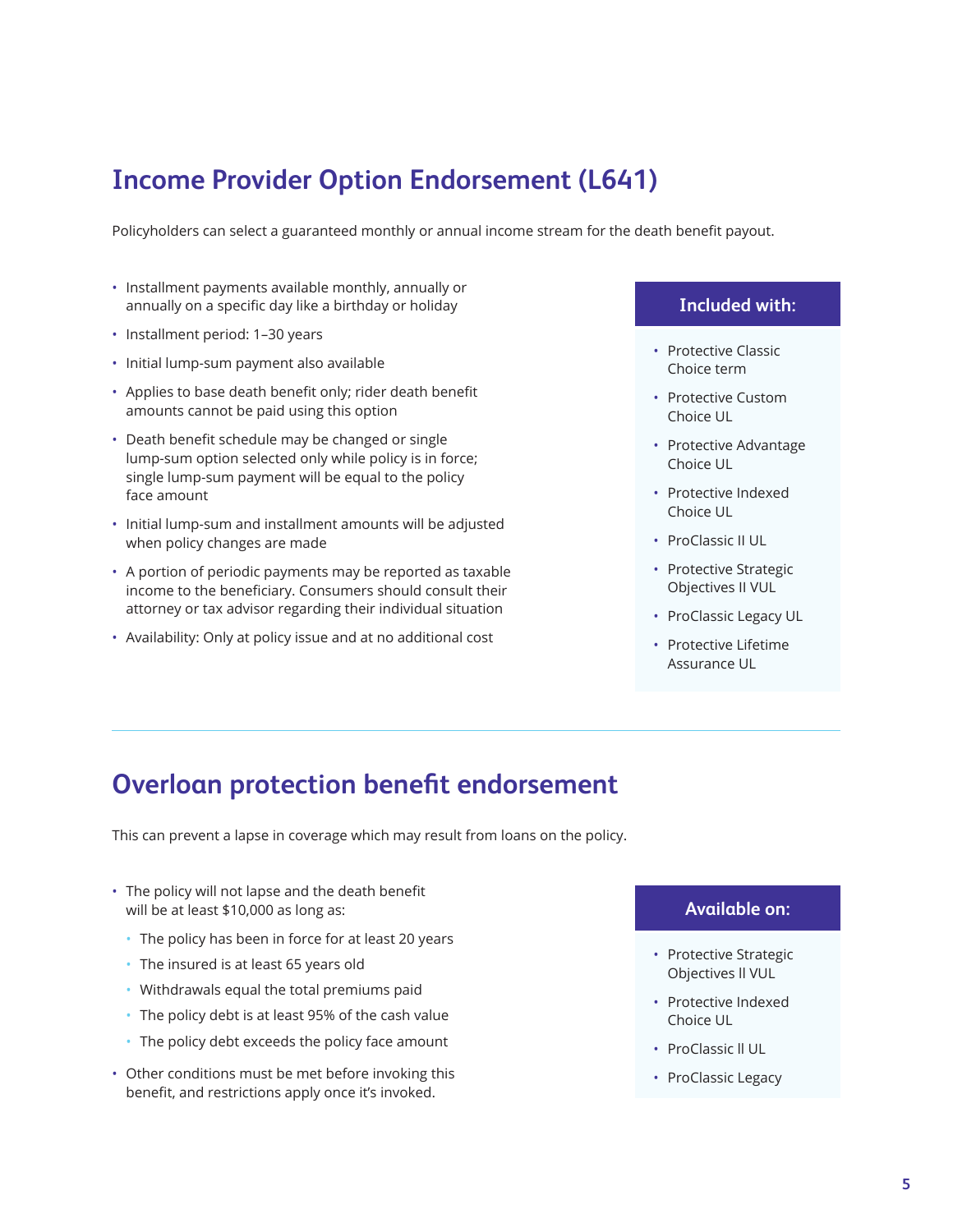## **Protected Insurability Rider (L530)**

Policyholders who anticipate expanded responsibilities and income growth in the future can increase death benefit coverage amounts at specified future dates without evidence of insurability. This provides a degree of confidence, especially for younger policyholders, that their coverage will meet changing personal needs.

- Coverage amounts can be increased at designated option dates, including ages 25, 28, 31, 34, 37 and 40
- Issue ages: 0–37 (rider expires at age 40)
- Minimum issue amount: \$10,000 (\$25,000 in Washington)
- Maximum issue amount: \$50,000 per option date
- Available only on non-rated cases

#### **Available on:**

• Protective Strategic Objectives ll VUL

### **Return of Premium Endorsement (UL-E48)**

This returns part or all of the policyholder's paid premiums during select policy intervals. At policy anniversary years 21 and 26, policyholders can receive 50% or 100%, respectively, of their paid premium into the life insurance policy.

- Issue ages: 18–70
- Maximum substandard rating: Table 4 or \$5 Flat extra
- Not available on Tobacco classes
- Is payable during the Grace Period
- Cannot be reinstated
- Limited to 50% of the lowest face amount
- Availability: At policy issue date

| <b>Return of</b><br>premium period | <b>Request timeframe</b> | Percentage of<br>premiums returned |
|------------------------------------|--------------------------|------------------------------------|
| Policy year 21                     | Day 1-60 (60-day window) | 50%                                |
| Policy year 26                     | Day 1-60 (60-day window) | 100%                               |

#### **Available on:**

• Protective Advantage Choice UL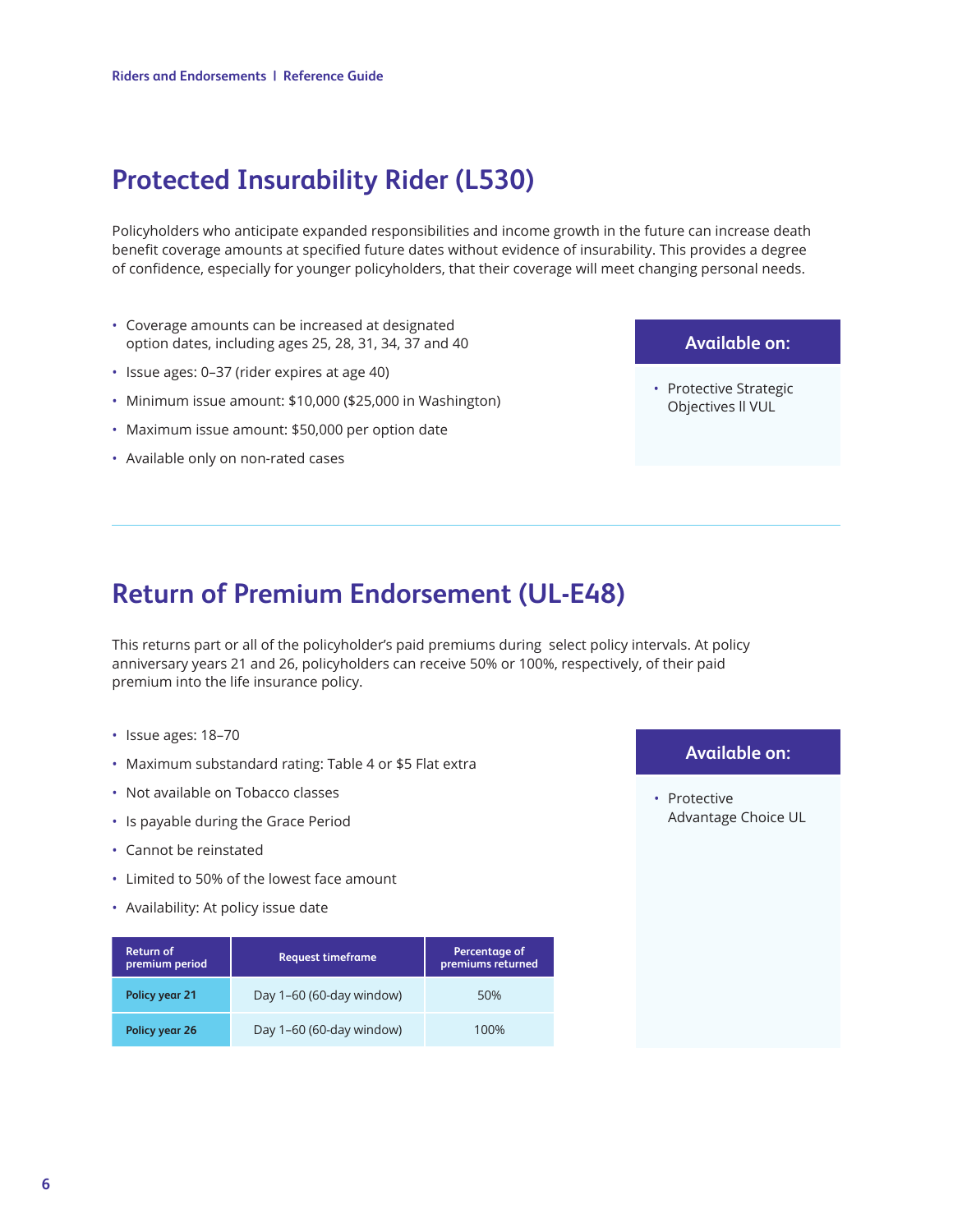# **Return of Premium Endorsement (UL-E50)**

This returns part of the policyholder's paid premiums during select policy intervals. At policy anniversary year 11, policyholders can receive 25% of their paid premium into the life insurance policy.

- Issue ages: 18–85
- Maximum substandard rating: Table 4 or \$5 Flat extra
- Not available on Tobacco classes
- Is payable during the Grace Period
- Cannot be reinstated
- Limited to 50% of the lowest face amount
- Availability: At policy issue date

| Return of<br>premium period | <b>Request timeframe</b>      | Percentage of<br>premiums returned |
|-----------------------------|-------------------------------|------------------------------------|
| Policy year 11              | Any time after policy year 11 | 25%                                |

#### **Available on:**

• Protective Lifetime Assurance UL

## **Terminal Illness Accelerated Death Benefit Endorsement (L628/L637)**

Up to 60% of the policy's death benefit, or \$1 million, whichever is less, can be accelerated if the insured has a qualifying terminal illness and meets certain terms and conditions.

- Life expectancy must be six months or less
- There is no cost or premium charge, but the death benefit will be reduced by the accelerated amount paid plus accumulated interest
- This endorsement is not available in all states, and state variations may apply
- Minimum amount accelerated is \$15,000
- Administrative fee at time of acceleration will not exceed \$300

#### **Included with:**

- Protective Classic Choice term
- Protective Custom Choice UL
- Protective Advantage Choice UL
- ProClassic II UL
- Protective Indexed Choice UL
- Protective Strategic Objectives ll VUL
- Protective Lifetime Assurance UL
- Proclassic Legacy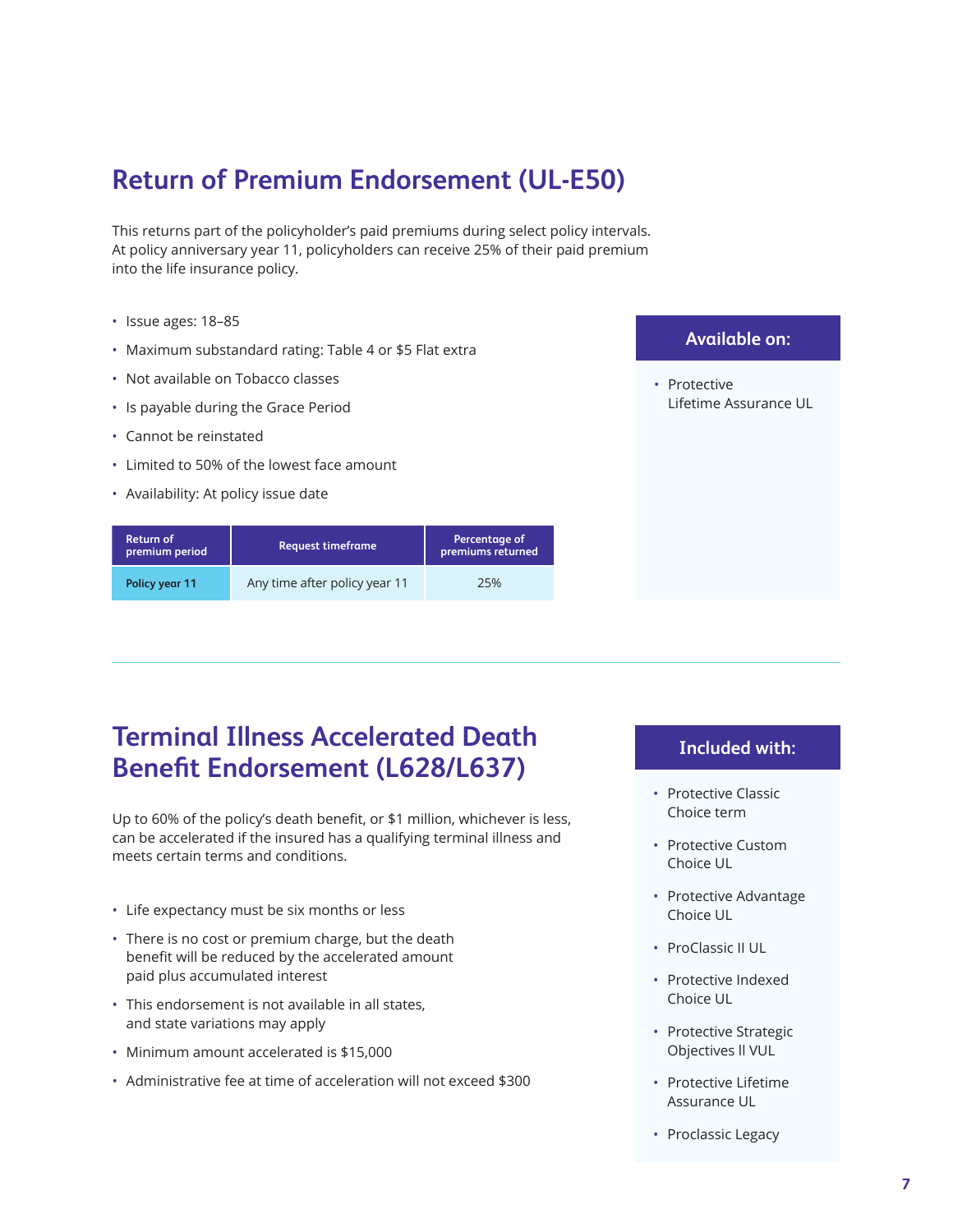# **Waiver of Premium (L644)**

Premiums are waived if you become disabled, with a six-month elimination period before the waiver benefit takes effect.

- Applicants ages 18–55 (not to exceed issue age of base insured) are eligible for the rider
- Coverage expires at age 65
- Maximum face amount: \$3 million
- Maximum substandard rating: Table 4
- Maximum flat extras: \$10/\$1,000

#### **Available on:**

• Protective Classic Choice term

### **Waiver of Specified Premium (L650)**

Premiums are waived if you become disabled, with a six-month elimination period before the waiver benefit takes effect.

- Applicants ages 18-55 (not to exceed issue age of base insured) are eligible for the rider
- Coverage expires at age 65
- Maximum face amount: \$3 million
- Maximum substandard rating: Table 4
- Availability: At or after original policy issue date

#### **Included with:**

- Protective Custom Choice UL
- Protective Advantage Choice UL
- Protective Indexed Choice UL
- Protective Strategic Objectives II VUL
- ProClassic Legacy UL
- ProClassic II UL
- Protective Lifetime Assurance UL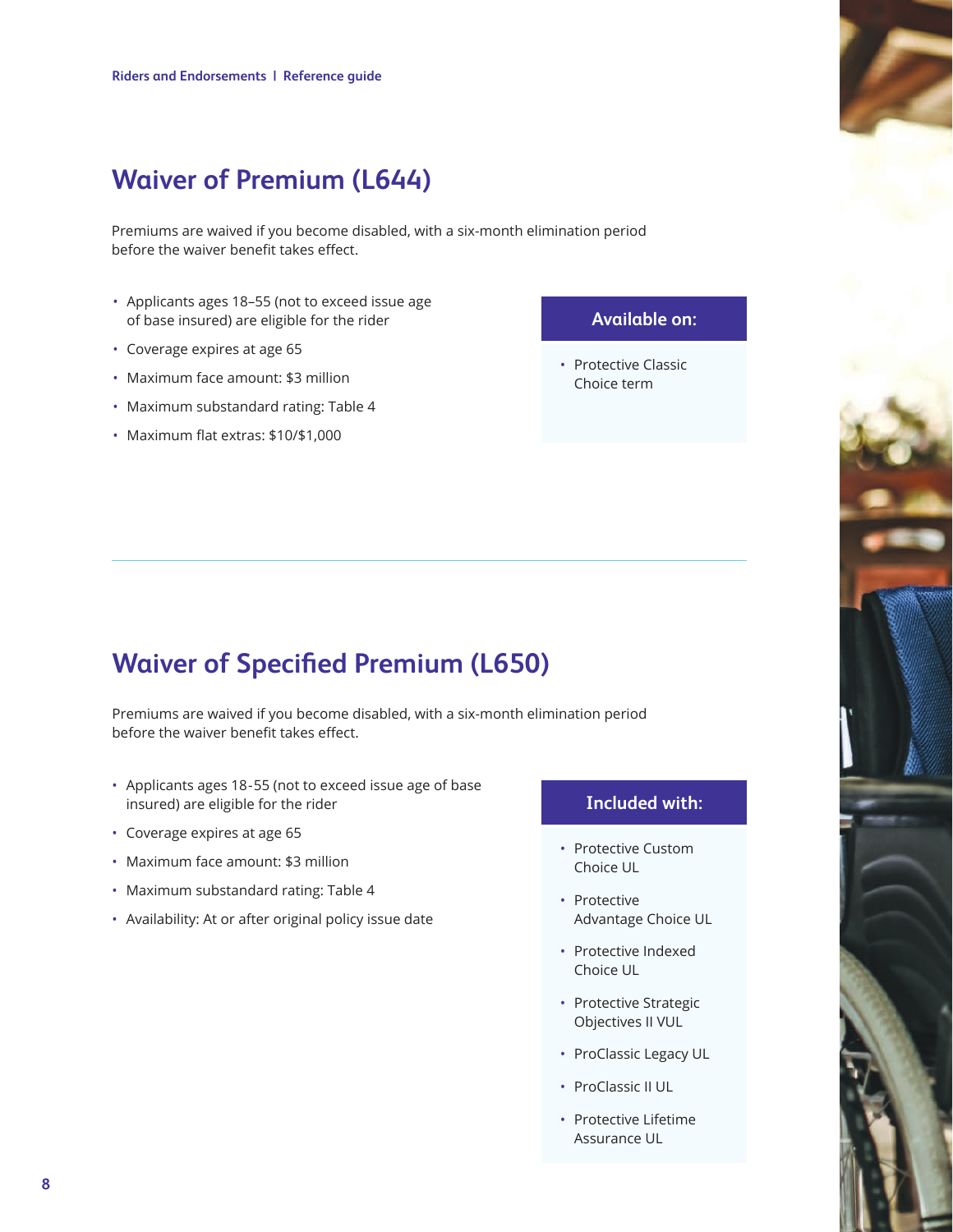